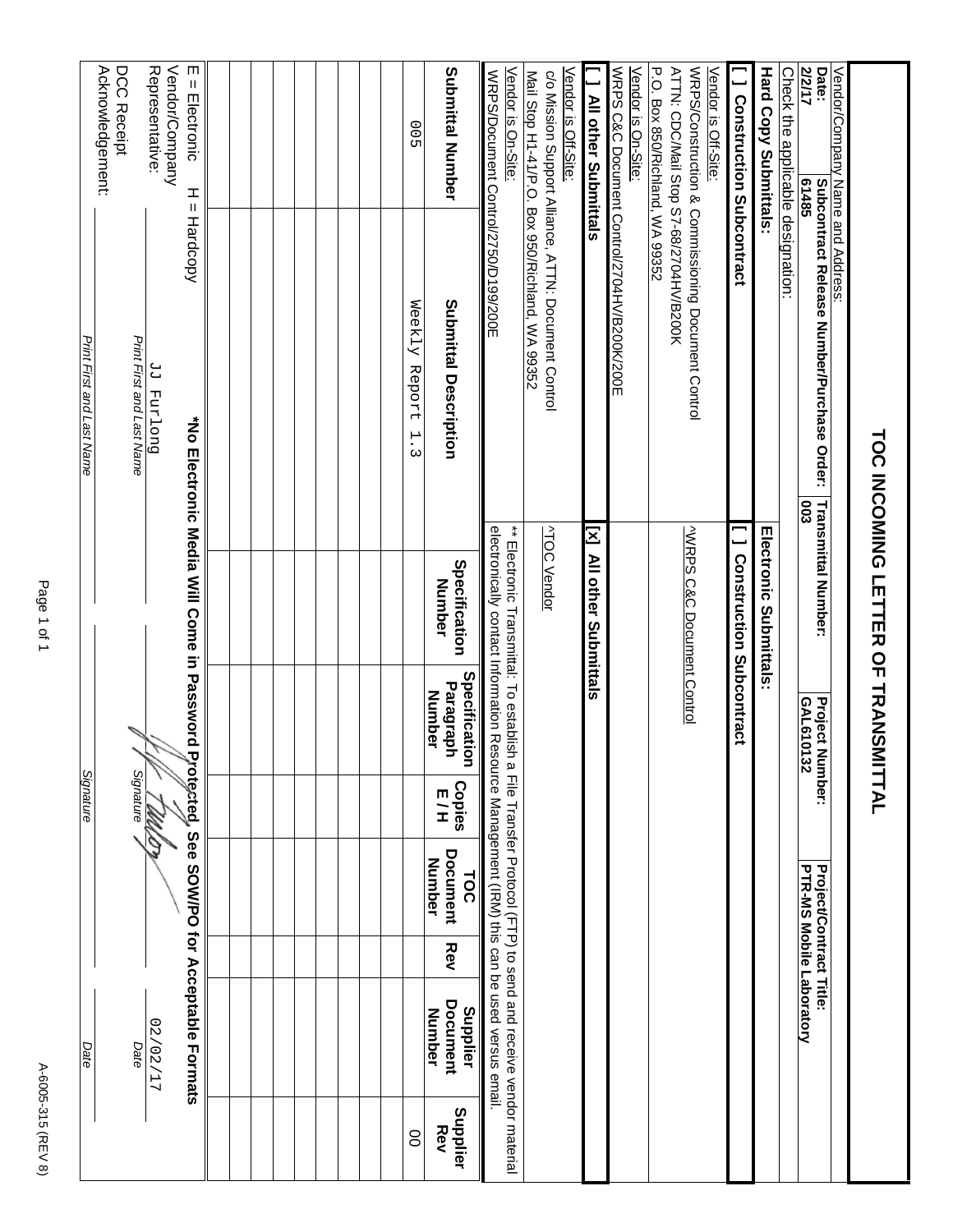

#### **WEEK 3 REPORT – LOCAL SOURCES AND ASSOICATED GRAPHS**

#### **DECEMBER 30TH, 2016**

#### **Summary**

The mobile lab operated between 6:00 AM and 4:00 PM December 30<sup>th</sup>. The field analyst primarily positioned the lab downwind of the AP farm, with some time spent driving around the 200E tank farms.

#### **December 30th Local Sources**

| LS09a,       | $1.02$ bar,          | acetaldehyde: 2.95 ppb                                                   |
|--------------|----------------------|--------------------------------------------------------------------------|
| 12/30/16,    | 35 F, wind           | 1-butanol; butenes: 1.30 ppb                                             |
| 7:52:01 AM   | SSE <sub>3</sub>     | 1,3-butadiene: 1.22 ppb                                                  |
|              | mph                  | methyl nitrite: 0.90 ppb                                                 |
|              |                      | benzene: 0.49 ppb                                                        |
|              |                      | CO2: 554 ppm                                                             |
|              |                      | A repeated pattern over the course of several minutes, this source       |
|              |                      | contains typical exhaust compounds and is accompanied by elevated        |
|              |                      | CO2 throughout. The field notes make several observations about a fuel   |
|              |                      | truck refueling generators along the E side of the AP fence line at this |
|              |                      | time.                                                                    |
| LS09b,       | $1.02 \text{ bar}$ , | methanol: 171.64 ppb                                                     |
| $12/30/16$ , | 49 F, wind           | acetaldehyde: 49.43 ppb                                                  |
| 1:48:03 PM   | $N2$ mph             | 1-butanol; butenes: 3.94 ppb                                             |
|              |                      | methyl nitrite: 2.69 ppb                                                 |
|              |                      | 1,3-butadiene: 1.83 ppb                                                  |
|              |                      | benzene: 0.58 ppb                                                        |
|              |                      | CO2: 644 ppm                                                             |
|              |                      | A source of similar composition to LS09a that appears mixed with a       |
|              |                      | second source of methanol. Substantially elevated CO2 visually           |
|              |                      | correlates with all compounds except for methanol.                       |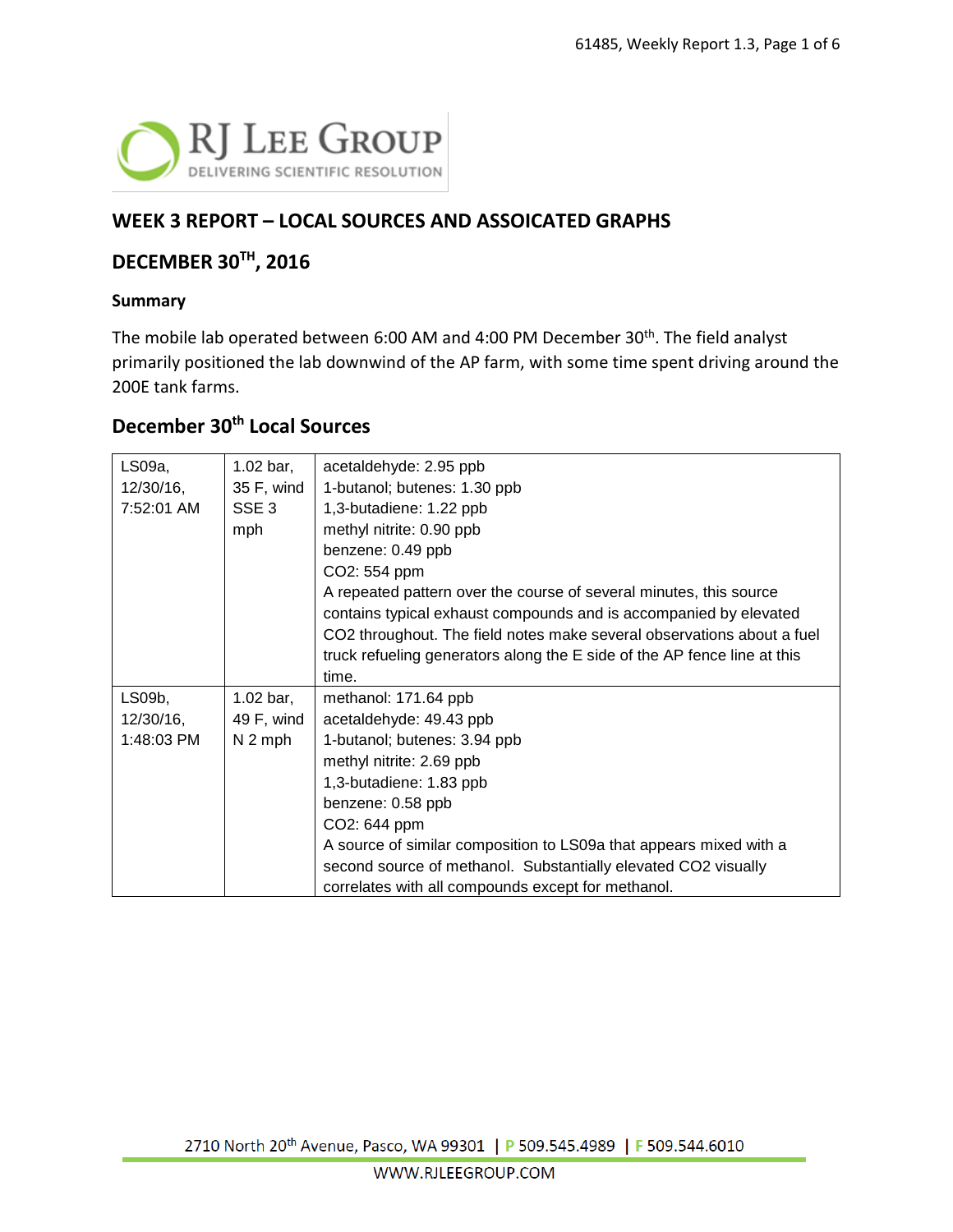# **December 30th Graphs**

**LS09a**

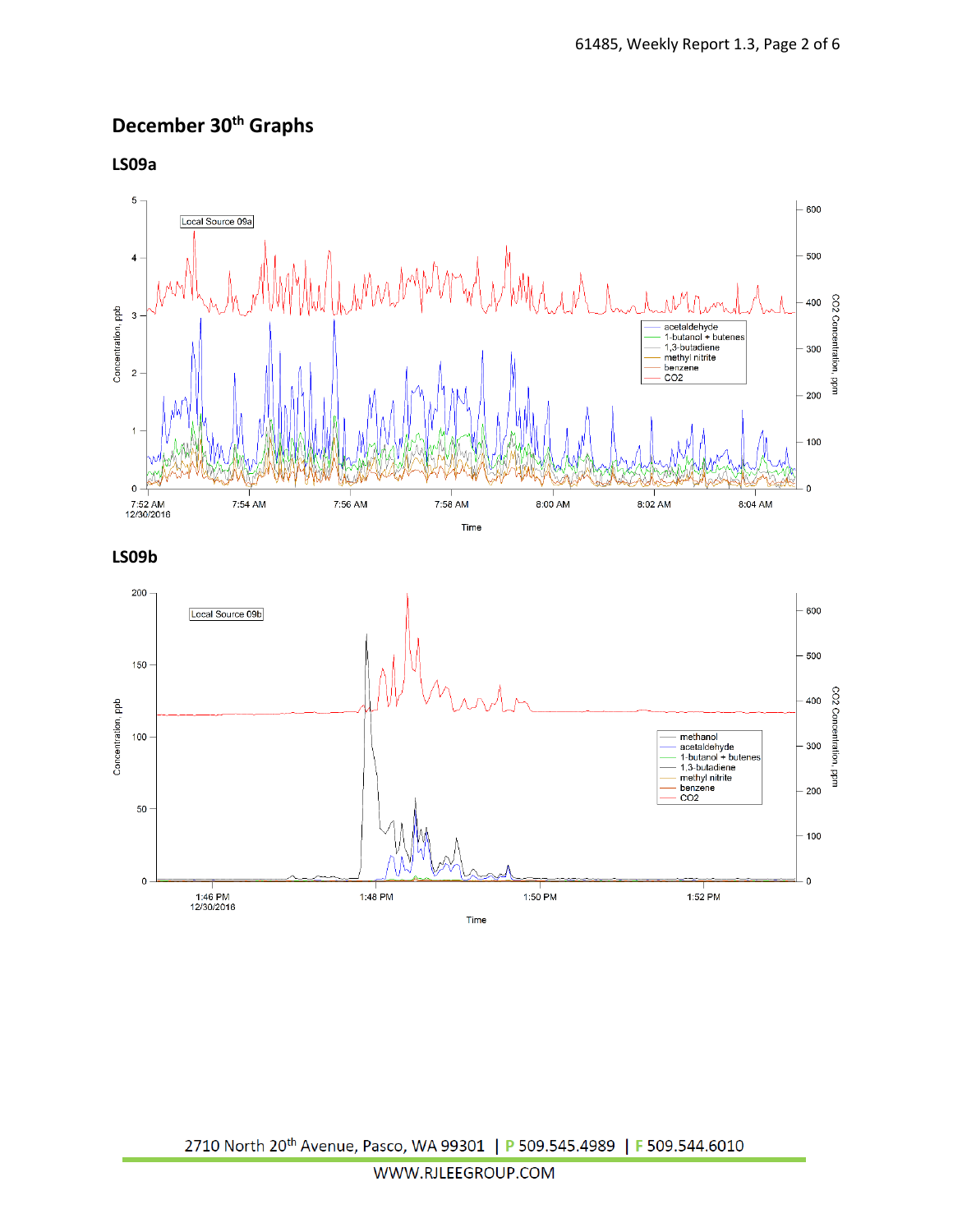# **December 30th Maps**

**200E**

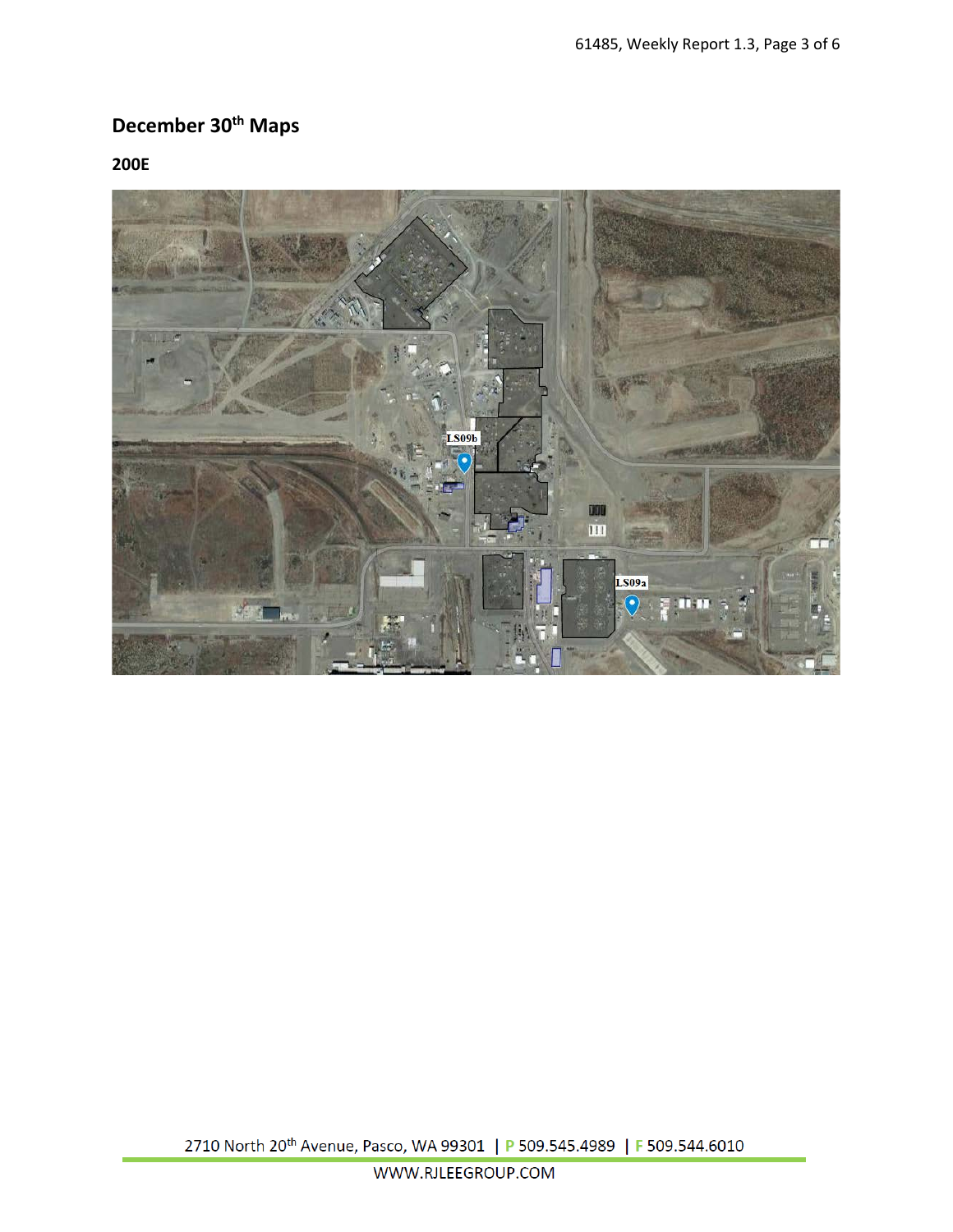### **DECEMBER 31ST, 2016**

#### **Summary**

The mobile lab operated between 6:00 AM and 4:00 PM December 31st. The field analyst primarily positioned the lab downwind of the AP farm, with some time spent driving around the 200E tank farms.

### **December 31st Local Sources**

| LS10a,       | $1.02$ bar,      | methanol: 40.33 ppb                                                    |  |  |  |  |  |  |  |
|--------------|------------------|------------------------------------------------------------------------|--|--|--|--|--|--|--|
| $12/31/16$ , | 22 F, wind       | 1-butanol; butenes: 6.53 ppb                                           |  |  |  |  |  |  |  |
| 7:12:20 AM   | SSW <sub>1</sub> | benzene: 2.62 ppb                                                      |  |  |  |  |  |  |  |
|              | mph              | acetaldehyde: 2.84 ppb                                                 |  |  |  |  |  |  |  |
|              |                  | 1,3-butadiene: 1.34 ppb                                                |  |  |  |  |  |  |  |
|              |                  | methyl nitrite: 1.00 ppb                                               |  |  |  |  |  |  |  |
|              |                  | 2,4-dimethylpyridine: 0.68 ppb                                         |  |  |  |  |  |  |  |
|              |                  | CO2: 454 ppm                                                           |  |  |  |  |  |  |  |
|              |                  | This event peaks over several minutes before dropping off again. Event |  |  |  |  |  |  |  |
|              |                  | spans approximately 6 minutes and is accompanied by periodic CO2       |  |  |  |  |  |  |  |
|              |                  | elevation. The field notes make several references to fuel and sewage  |  |  |  |  |  |  |  |
|              |                  | trucks in the area at this time.                                       |  |  |  |  |  |  |  |
| LS10b,       | 1.02 bar,        | acetaldehyde: 21.45 ppb                                                |  |  |  |  |  |  |  |
| 12/31/16,    | 23 F, wind       | methanol: 17.80 ppb                                                    |  |  |  |  |  |  |  |
| 8:00:45 AM   | SSW <sub>3</sub> | 1-butanol; butenes: 10.25 ppb                                          |  |  |  |  |  |  |  |
|              | mph              | 1,3-butadiene: 8.53 ppb                                                |  |  |  |  |  |  |  |
|              |                  | MVK; 2,3-dihydrofuran; 2,5-dihydrofuran: 3.56 ppb                      |  |  |  |  |  |  |  |
|              |                  | 3-methyl-3-buten-2-one; 2-methyl-2-butenal: 2.57 ppb                   |  |  |  |  |  |  |  |
|              |                  | butanal: 2.02 ppb                                                      |  |  |  |  |  |  |  |
|              |                  | benzene: 1.30 ppb                                                      |  |  |  |  |  |  |  |
|              |                  | methyl nitrite: 1.22 ppb                                               |  |  |  |  |  |  |  |
|              |                  | 2,5-dimethylfuran: 1.19 ppb                                            |  |  |  |  |  |  |  |
|              |                  | 2-methylfuran: 1.15 ppb                                                |  |  |  |  |  |  |  |
|              |                  | 4-methyl-2-hexanone: 1.08 ppb                                          |  |  |  |  |  |  |  |
|              |                  | 2-ethyl-2-hexenal; 4-(1-methylpropyl)-2,3-dihydrofuran; 3-(1,1-        |  |  |  |  |  |  |  |
|              |                  | dimethylethyl)-2,3-dihydrofuran: 1.00 ppb                              |  |  |  |  |  |  |  |
|              |                  | 2-pentylfuran: 0.87 ppb                                                |  |  |  |  |  |  |  |
|              |                  | 2-propylfuran; 2-ethyl-5-methylfuran: 0.79 ppb                         |  |  |  |  |  |  |  |
|              |                  | CO2: 414 ppm                                                           |  |  |  |  |  |  |  |
|              |                  | This event lasts approximately 15 seconds and appears five seconds     |  |  |  |  |  |  |  |
|              |                  | after a rise in CO2. The source is unknown.                            |  |  |  |  |  |  |  |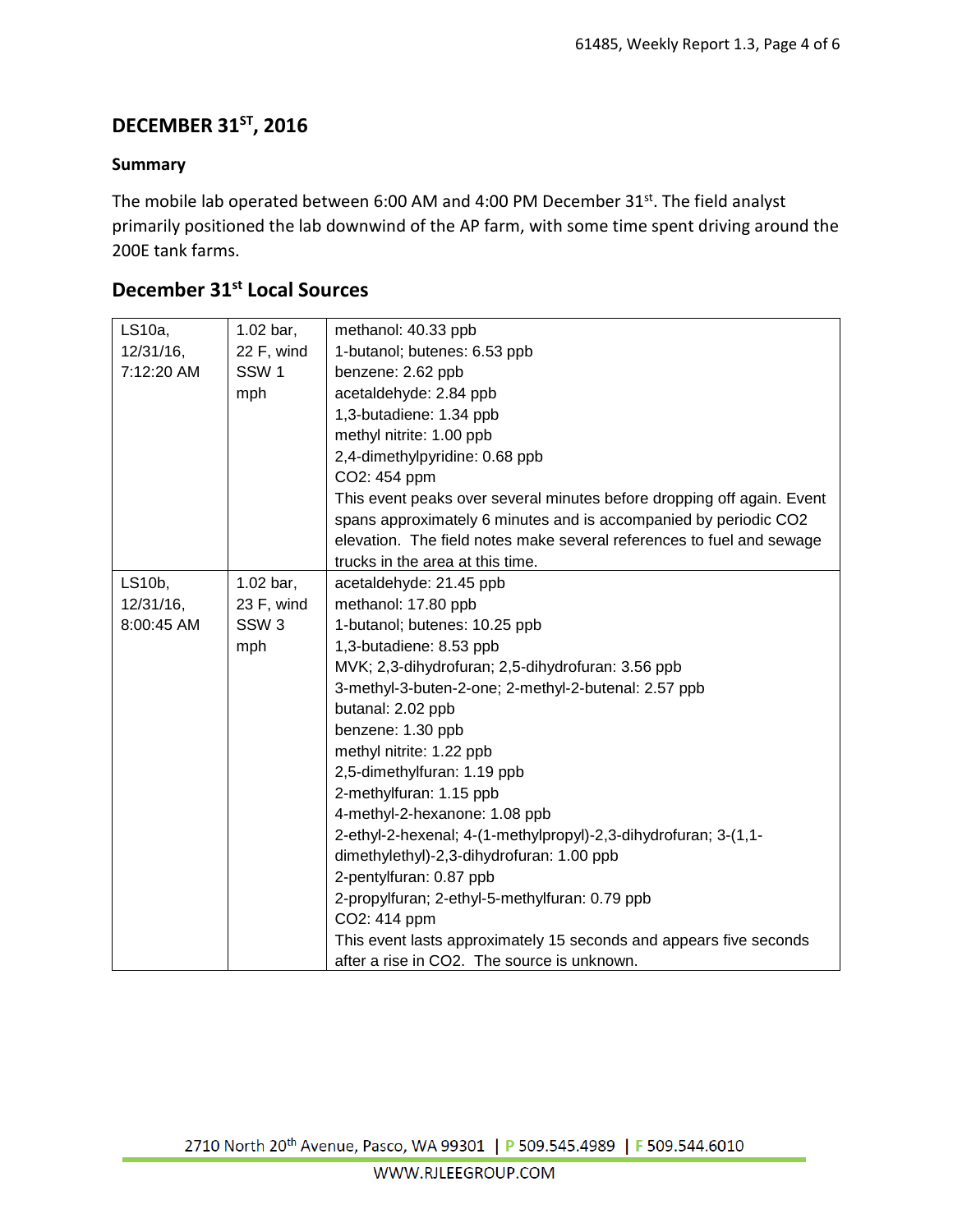### **December 31st Graphs**

**LS10a**



**LS10b**